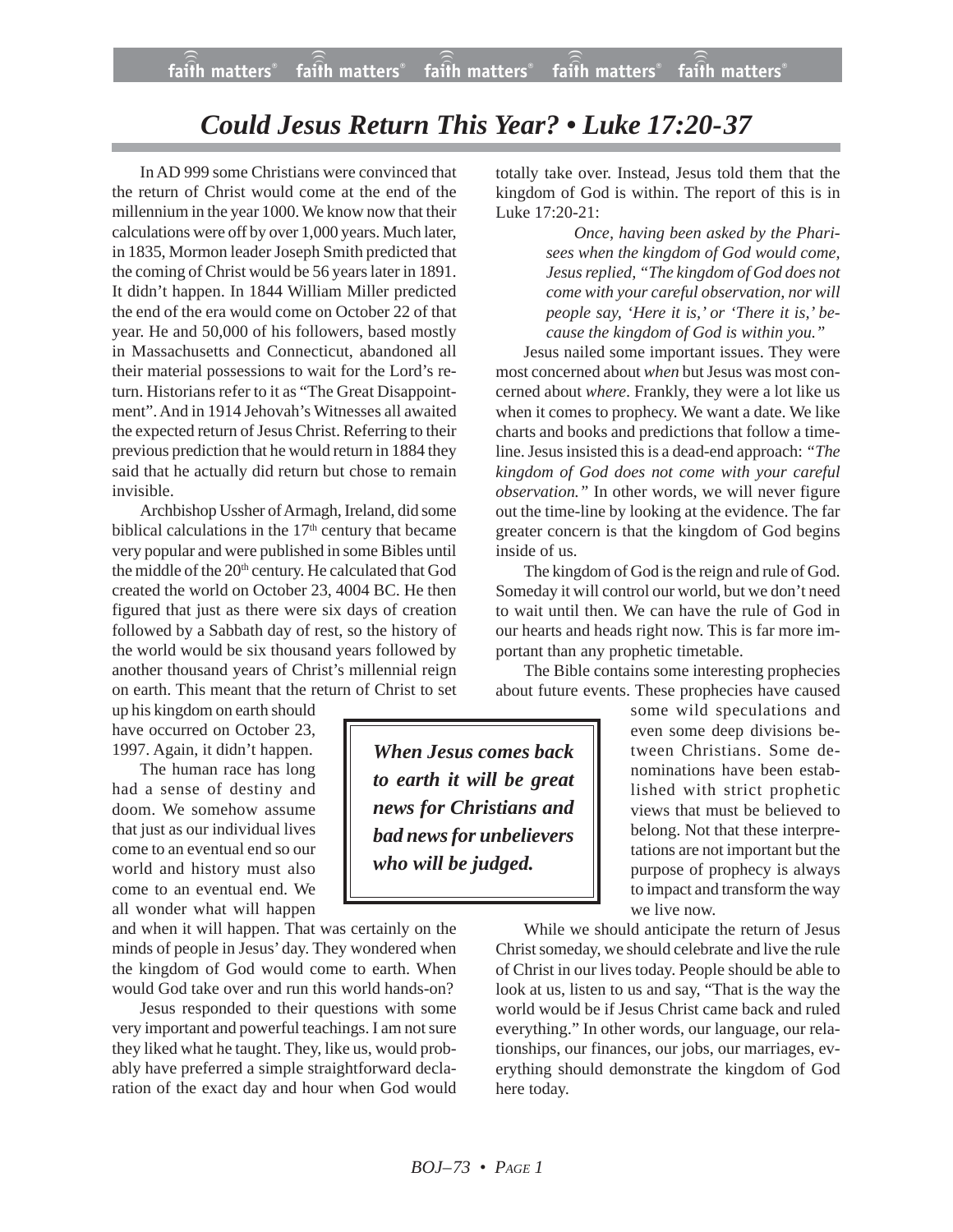Recently I was with a man who told me his life story. He grew up in a Christian home but did not become a Christian himself. Many parts of his life were out of whack. He said he kept remembering his father's righteousness. That was an interesting choice of words. He didn't say he remembered his father's beliefs, although I am sure they were strong and important. He remembered his father's righteousness, the way he lived. He knew he wanted to be like his dad. It was that desire for Christian righteousness that brought him to personal Christian faith.

That is what Jesus was talking about when he said, *" . . . the kingdom of God is within you."* God ruled within that father's life. He lived as a citizen of heaven even though he was still on earth. Christ the King ruled his life. He was a living example of the fulfillment of the line in the Lord's Prayers that says, *" . . . thy kingdom come, thy will be done on earth as it is in heaven."* He lived righteously. He lived with Jesus Christ in charge of his life and that was extremely appealing to his son when he recognized that wasn't the way his life was.

Is the kingdom of God within you? Is Jesus Christ the ruler of your life? Do you submit to his reign? If Jesus Christ came back to earth as King would he rule in such a way that everyone would be like you? If yes, that is very good news; the kingdom of God is here now within you. If no, I encourage you to submit to King Jesus as the ruler of your life so that his kingdom may come and his will be done in you, just as it is in heaven.

Jesus adds to his basic teaching that the kingdom is within to explain that the kingdom is to come. The kingdom of God is now and is not yet. It is here and it is coming. For most of us that concept is difficult to grasp. But we may have some parallels in our own culture and society.

Let's say that you are fortunate enough to have inherited a large sum of money from a rich relative. You receive a steady stream of monthly payments from a trust for now but you are promised a large lump sum to be paid several years from now. In other words, you have your inheritance but you will also receive your inheritance later. And so it is with the kingdom of God. It is within. It is here and now. But more and better is yet to come there and then.

Jesus anticipates that Christians will yearn for him to come back to earth and completely rule everyone and everything. Jesus told his disciples, *"The time is coming when you will long to see one of the* *days of the Son of Man, but you will not see it."* There are times when Christians will long for just one day with Jesus back on earth again.

This is a concept with which I have personally struggled. I truly want Jesus Christ to rule my life but I've not always been all that anxious for him to come back to earth. When I hear people say, "Wouldn't it be wonderful if Jesus came back today?" I don't say much. The reasons are many. One reason is that I like my life the way it is and I don't want Jesus to change it. I don't like change; it's hard. And I don't think I adequately understand how wonderful it will be when Jesus Christ comes back, when he really reigns and we can see him face-to-face. I guess I'm afraid that my life isn't the way Jesus wants it to be and I don't want to get caught short.

Then I hear people talk about how very much they want Jesus to return (the sooner the better) and it makes me feel a little guilty. I have often observed that those who seem to want Jesus to return soon are either super-godly (much more than I) or really sick or really old!

Jesus was anticipating what was coming for all of us. We will all face tough days or advanced age or both. To quote Jesus in Luke 17:22, *"The time is coming when you will long to see one of the days of the Son of Man, but you will not see it."* Sooner or later every Christian will want more than the kingdom within; we will want Jesus back and in charge. But Jesus told his followers, *" . . . you will not see it."* In other words, the second coming of Jesus Christ would not happen during their lives. It would be much later.

Jesus warned Christians not to be tricked. He said there would be those who would talk like they had everything figured out. They would predict exactly when, where and how Jesus would return to earth. They will say, *"There he is!" or "Here he is!"* But Jesus warned. *"Do not go running after them."*

Unfortunately, lots of people have ignored Jesus' advice. They have followed all kinds of self-appointed prophets and teachers who have insisted they had it all figured out. Some have even claimed to be Christ returned. They failed to realize that the return of Jesus would strike like lightening . . . definite and spectacular, but not predictable by any of us here on earth. So, please heed Jesus' words of wisdom. Believe the truth that he is coming back, but avoid following the teachers and preachers who claim they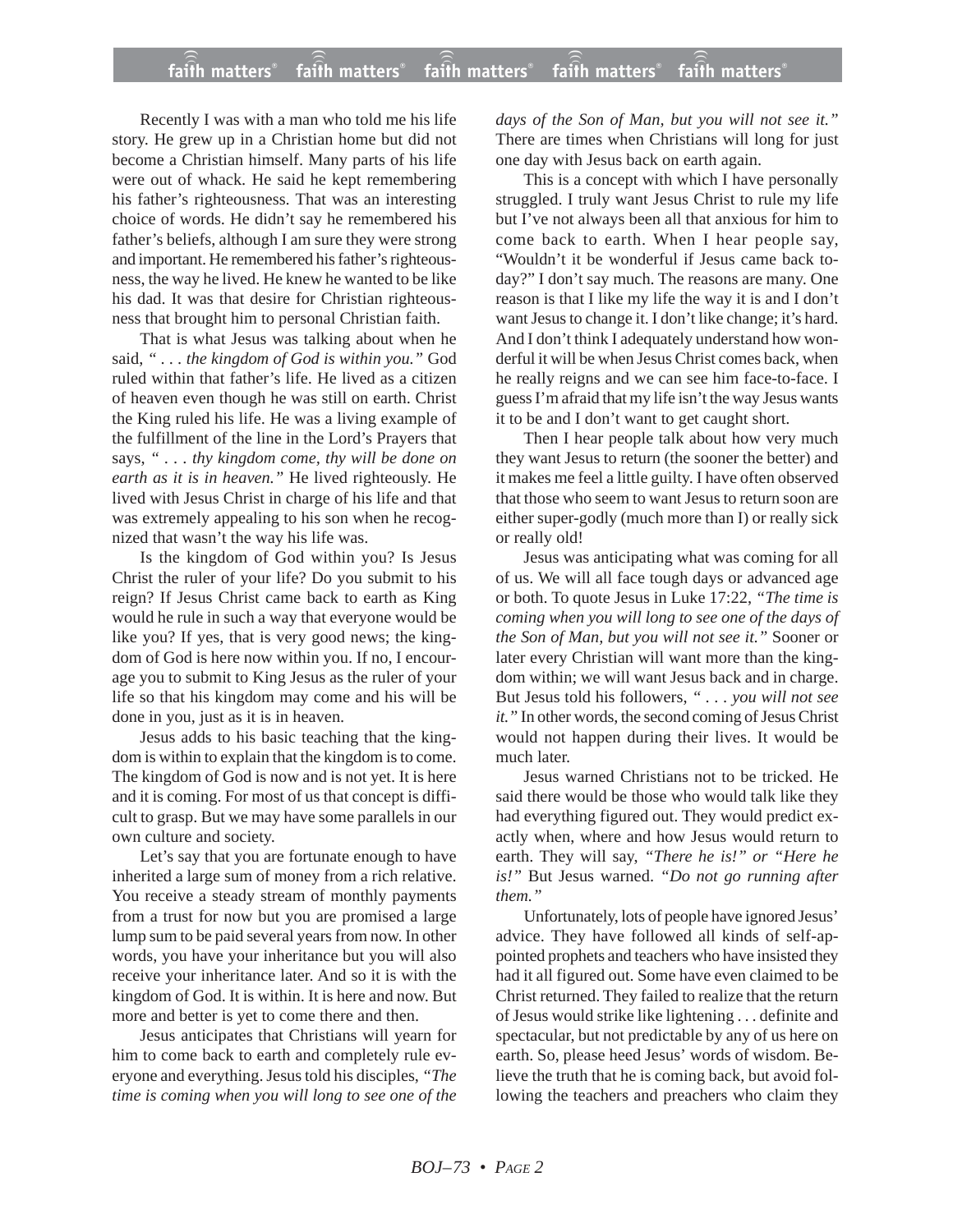know when.

There are some other things Jesus told us for sure. He taught that until he comes back ordinary life will go on pretty much as it always has. We read in Luke 17:26-29:

> *"Just as it was in the days of Noah, so also will it be in the days of the Son of Man. People were eating, drinking, marrying and being given in marriage up to the day that Noah entered the ark. Then the flood came and destroyed them all.*

> *"It was the same in the days of Lot. People were eating and drinking, buying and selling, planting and building. But the day Lot left Sodom, fire and sulfur rained down from heaven and destroyed them all."*

Jesus was referring to two terrible times in history. One was a period of awful sin followed by a huge flood when only Noah and his family escaped in a large boat God had told Noah to build. The other is the story of Sodom, a city of great immorality. God's judgment brought sulfur and fire from heaven and destroyed it just like many ancient cities near volcanoes. Only Lot and his family escaped because God forewarned them.

Jesus taught that before his return to earth ordinary life will include the "same old, same old" of eating, drinking, marrying, buying and selling, planting crops and building houses. People will take life for granted until it is suddenly interrupted by Jesus' return. He will come

back to earth in a spectacular return that will change everything for everyone. It will be sensational and it will be a surprise. Jesus said in Luke 17:30, *"It will be just like this on the day the Son of Man is revealed."* In other words, people will live ordinary lives until Jesus comes back to earth like a strike of lightning. They will be as surprised as those flooded out in Noah's generation or burned out in the city of Sodom.

When Jesus comes back to earth it will be great news for Christians and bad news for unbelievers who will be judged. His return calls everyone to keep priorities straight. Look at what Jesus said and I will try to explain it. He told them, *"On that day no one*

*who is on the roof of his house, with his goods inside, should go down to get them. Likewise no one in the field should go back for anything."*

Jesus was talking to people who lived under constant threat of invasion by foreign armies. These armies often attacked by surprise; at best there might only be a few minutes' notice. The best defense was to run away. People faced a tough decision: try to gather their most precious possessions first or run now and leave everything behind. Probably lots of people took time to get their stuff and the minutes lost cost them their lives. Smart people abandoned everything in order to save their lives.

Jesus was using this as a teaching point for Christians. He was saying that we need to keep our priorities straight between now and the return of Jesus Christ. We need to decide how important "things" are in our lives. Would we rather abandon everything and be ready for Jesus' return, or would we rather hold on to what we have and not be ready?

This may be a tougher call for us than it was for them because we have more possessions. We don't like to think about any possibility of giving up our possessions for Jesus or anyone else. That's bad

> thinking that leads to bad living. The more we have, the more we want to hold onto. Instead, we should be ready in case Jesus comes back at any moment. That's the point Jesus makes in Luke 17:32-37 when he says:

> "Remember Lot's wife! Whoever tries to keep his life will lose it, and whoever loses his life will preserve it. I tell

you, on that night two people will be in one bed; one will be taken and the other left. Two women will be grinding grain together; one will be taken and the other left."

Do you remember Lot's wife? When she and her husband were fleeing the destruction of Sodom she was warned not to look back. She did and died. Her attachment to her hometown was more important than her life, and it cost her life.

Jesus is telling us not to make anything more important than eternal life. He gives a very typical Jesus statement when he says, *"Whoever tries to keep his life will lose it, and whoever loses his life will preserve it."* That's backward from the way we usu-

*Would we rather abandon everything and be ready for Jesus' return, or would we rather hold on to what we have and not be ready?*